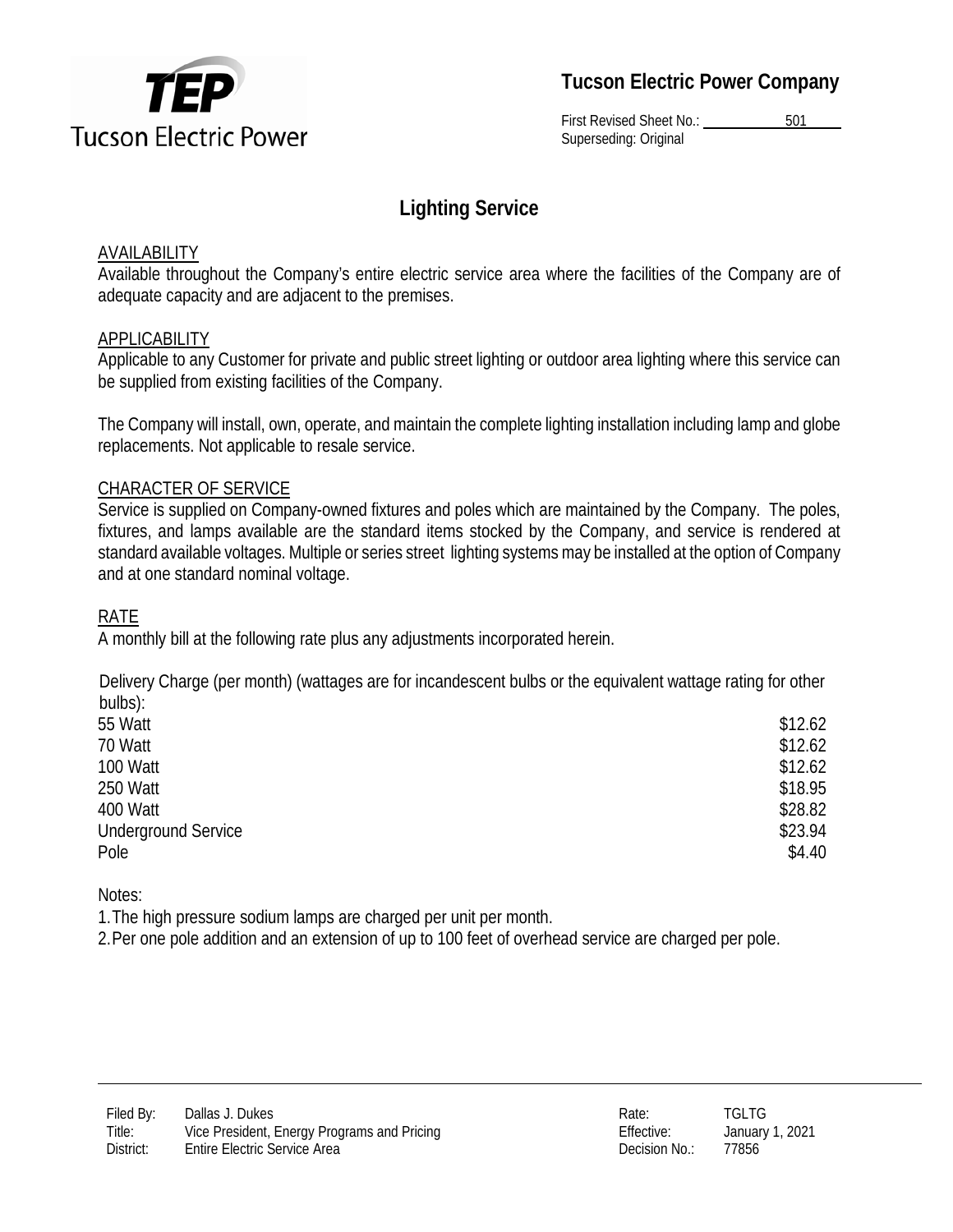

**Tucson Electric Power Company**

First Revised Sheet No.: 501 - 1 Superseding: Original

Base Power Supply Charge (per month) (based on the actual rated wattage value of each lamp installed):

| 55 Watt                                                                                                                     | \$0.77 |
|-----------------------------------------------------------------------------------------------------------------------------|--------|
| 70 Watt                                                                                                                     | \$0.86 |
| 100 Watt                                                                                                                    | \$1.21 |
| 250 Watt                                                                                                                    | \$3.05 |
| 400 Watt                                                                                                                    | \$4.88 |
| The Power Supply Charge is the sum of the Base Power Charge and the Purchased Power and Fuel Adjustment Clause (PPFAC),     |        |
| a per kWh adjustment in accordance with Rider-1-PPFAC. PPFAC reflects increases or decreases in the cost to the Company for |        |

## DIRECT ACCESS

A Customer's Direct Access bill will include all unbundled components except those services provided by a qualified third party. Those services may include Metering (Installation, Maintenance and/or Equipment), Meter Reading, Billing and Collection, Transmission and Generation. If any of these services are not available from a third party supplier and must be obtained from the Company, the rates for Unbundled Components set forth herein will be applied to the Customer's bill.

FOR DIRECT ACCESS: ARIZONA INDEPENDENT SCHEDULING ADMINISTRATOR (AZISA) CHARGE A charge per kWh shall, subject to FERC authorization, be applied for costs associated with the implementation of the AZISA in Arizona.

### TEP STATEMENT OF CHARGES

For all additional charges and assessments approved by the Arizona Corporation Commission see the TEP Statement of Charges which is available on TEP's website at www.tep.com.

### CONTRACT PERIOD

All lighting installations will require a contract for service as follows:

energy either generated or purchased above or below the base cost per kWh sold.

Three (3) years initial term for installation on existing facilities. Four (4) years initial term for installation on new facilities.

After the minimum contract period has expired, this agreement shall be extended from month-to-month. The Company reserves the right to cancel the contract at any time after the initial minimum contract period has expired. It is further understood and agreed that if service is terminated by the Customer prior to the expiration of the term of the agreement, or by the Company due to the Customer's failure to pay the stated monthly service charge when due and payable, the Customer shall pay to the Company said monthly service charge, including any applicable adjustments, multiplied by the number of months remaining under the agreement.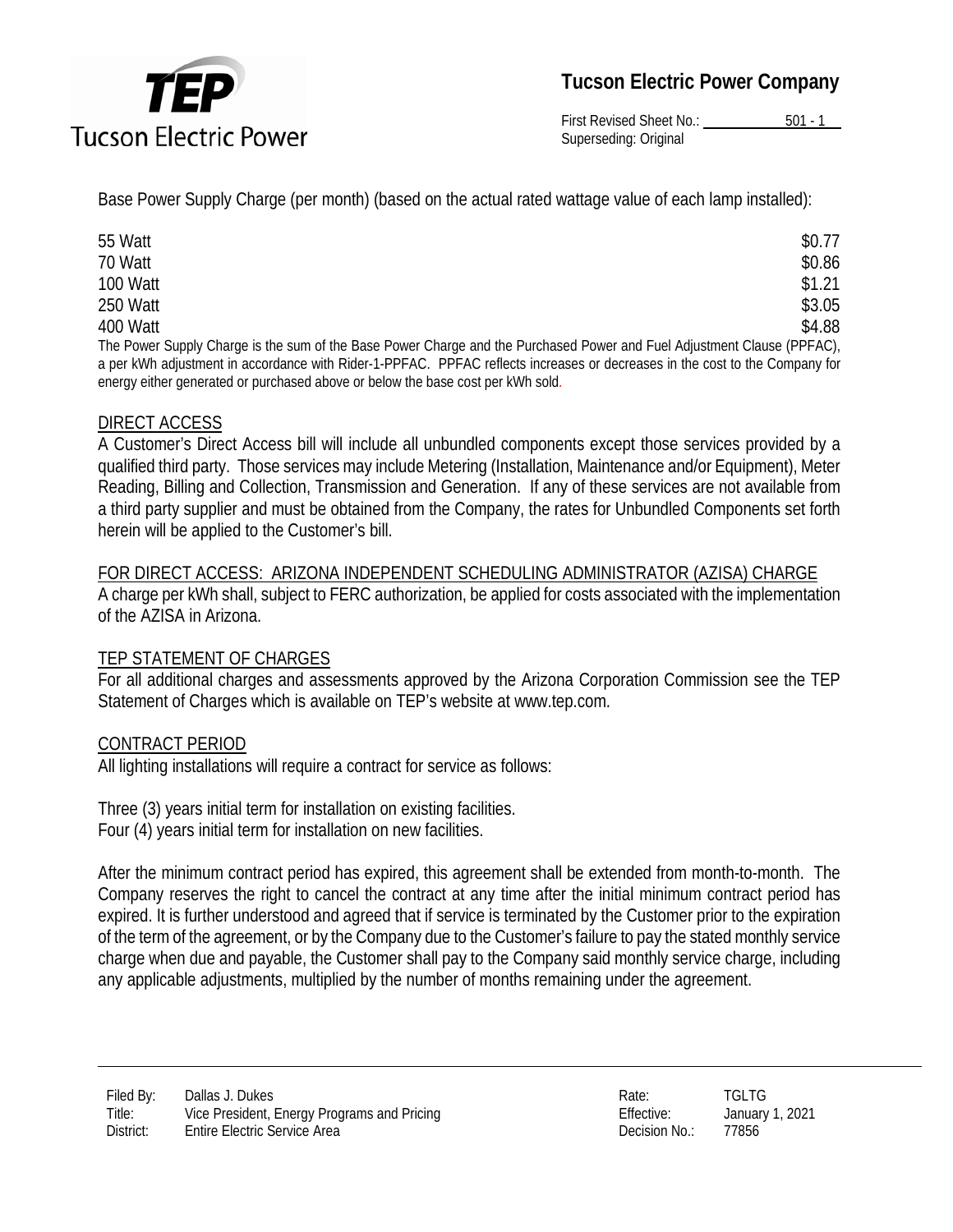

First Revised Sheet No.: 501 - 2 Superseding: Original

# TERMS AND CONDITIONS

- 1. Installation of a light on an existing pole is subject to prior approval of Company.
- 2. Extensions beyond 100 feet and all installations other than those addressed in this rate will require specific agreements providing adequate revenue or arrangements for construction financing.
- 3. The Customer is not authorized to make connections to this lighting circuit or to make attachments or alterations to the Company owned pole.
- 4. If a Customer requests a relocation of a lighting installation, the costs of such relocation must be borne by the Customer.
- 5. The Customer is expected to notify the Company when lamp outages occur.
- 6. The Company will use diligence in maintaining service; however, monthly bills will not be reduced because of lamp outages.
- 7. Light installation is subject to the governmental agency approval process.
- 8. The Customer is responsible for all civil installation requirements as specified by the Company in accordance with the Electrical Service Requirements.
- 9. In the event a public improvement project conflict(s) with existing lighting facilities, the impacted facilities will be removed and the contract terminated.
- 10. The Company will require a non-refundable contribution for the installation of new construction for facilities of \$150.00.
- 11. A late payment charge as stated in the general rules and regulations will be applied to account balances carried forward from prior billings.

### TAX CLAUSE

To the charges computed under the above rate, including any adjustments, shall be added the applicable proportionate part of any taxes or governmental impositions which are or may in the future be assessed on the basis of gross revenues of the Company and/or the price or revenue from the electric energy or service sold and/or the volume of energy generated or purchased for sale and/or sold hereunder.

### RULES AND REGULATIONS

The standard Rules and Regulations of the Company as on file with the Arizona Corporation Commission shall apply where not inconsistent with this rate.

#### ADDITIONAL NOTES

Additional charges may be directly assigned to a Customer based on the type of facilities (e.g., metering) dedicated to the Customer or pursuant to the Customer's contract, if applicable. Additional or alternate Direct Access charges may be assessed pursuant to any Direct Access fee schedule authorized.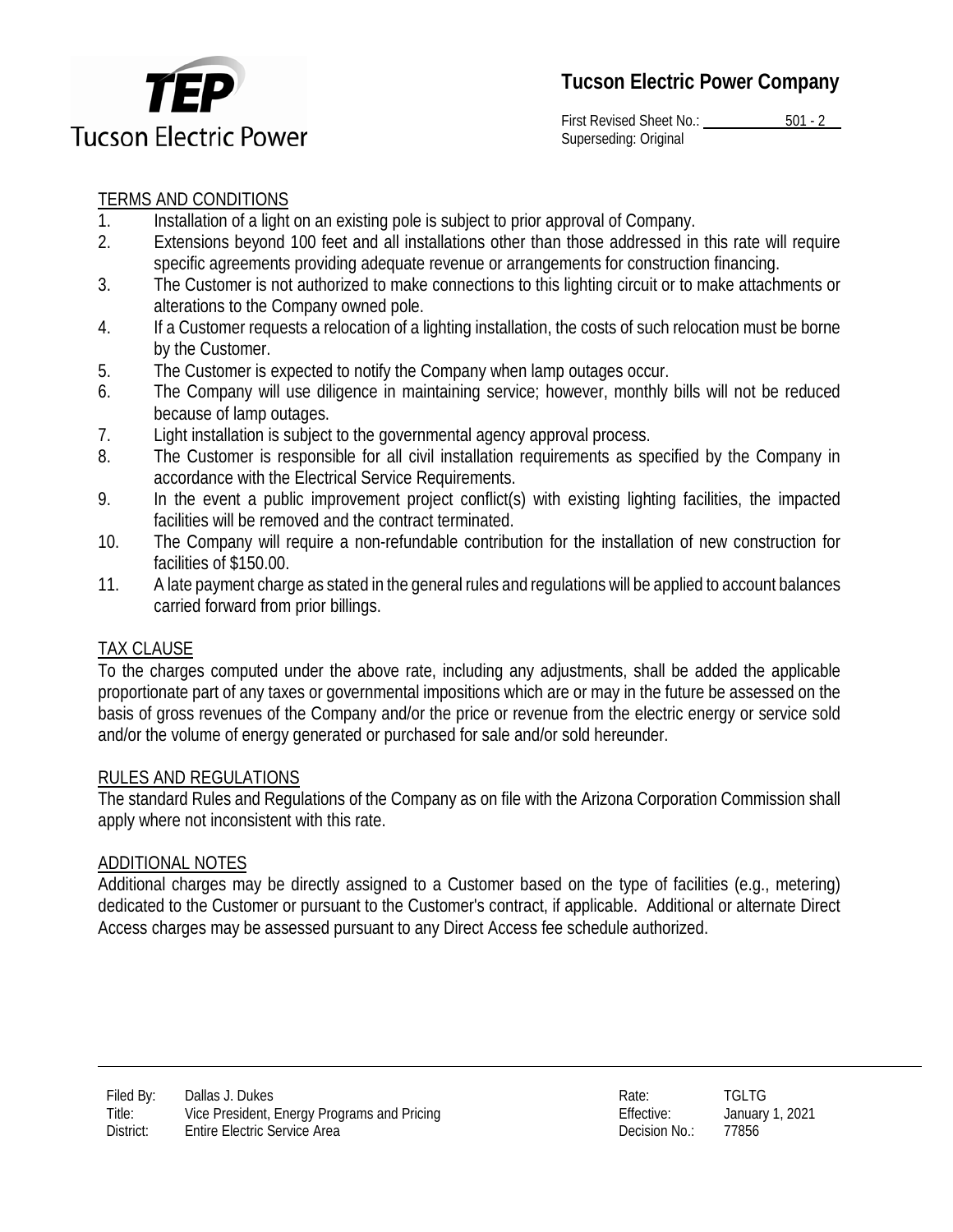

First Revised Sheet No.: 501 - 3 Superseding: Original

## BUNDLED STANDARD OFFER SERVICE CONSISTS OF THE FOLLOWING UNBUNDLED COMPONENTS:

| 55 Watt (per unit per month):                                              |         |
|----------------------------------------------------------------------------|---------|
| <b>Local Delivery</b>                                                      | \$10.50 |
| <b>Generation Capacity</b>                                                 | \$0.55  |
| <b>Fixed Must Run</b>                                                      | \$0.06  |
| <b>System Benefits</b>                                                     | \$0.01  |
| Transmission                                                               | \$1.17  |
| System Control & Dispatch                                                  | \$0.02  |
| Reactive Supply and Voltage Control                                        | \$0.06  |
| <b>Regulation and Frequency Response</b>                                   | \$0.06  |
| <b>Spinning Reserve Service</b>                                            | \$0.16  |
| <b>Supplemental Reserve Service</b>                                        | \$0.03  |
| Energy Imbalance Service: currently charged pursuant to the Company's OATT |         |
| 70 Watt (per unit per month):                                              |         |
| <b>Local Delivery</b>                                                      | \$9.91  |
| <b>Generation Capacity</b>                                                 | \$0.70  |
| <b>Fixed Must Run</b>                                                      | \$0.09  |
| <b>System Benefits</b>                                                     | \$0.01  |
| Transmission                                                               | \$1.49  |
| System Control & Dispatch                                                  | \$0.02  |
| Reactive Supply and Voltage Control                                        | \$0.08  |
| <b>Regulation and Frequency Response</b>                                   | \$0.08  |
| <b>Spinning Reserve Service</b>                                            | \$0.21  |
| <b>Supplemental Reserve Service</b>                                        | \$0.03  |
| Energy Imbalance Service: currently charged pursuant to the Company's OATT |         |
| 100 Watt (per unit per month):                                             |         |
| <b>Local Delivery</b>                                                      | \$8.75  |
| <b>Generation Capacity</b>                                                 | \$0.99  |
| <b>Fixed Must Run</b>                                                      | \$0.12  |
| <b>System Benefits</b>                                                     | \$0.02  |
| Transmission                                                               | \$2.14  |
| System Control & Dispatch                                                  | \$0.03  |
| Reactive Supply and Voltage Control                                        | \$0.11  |
| Regulation and Frequency Response                                          | \$0.11  |
| <b>Spinning Reserve Service</b>                                            | \$0.30  |
| <b>Supplemental Reserve Service</b>                                        | \$0.05  |
| Energy Imbalance Service: currently charged pursuant to the Company's OATT |         |
|                                                                            |         |

| Filed By: | Dallas J. Dukes                             | Rate:         | <b>TGLTG</b>    |
|-----------|---------------------------------------------|---------------|-----------------|
| Title:    | Vice President, Energy Programs and Pricing | Effective:    | January 1, 2021 |
| District: | <b>Entire Electric Service Area</b>         | Decision No.: | 77856           |